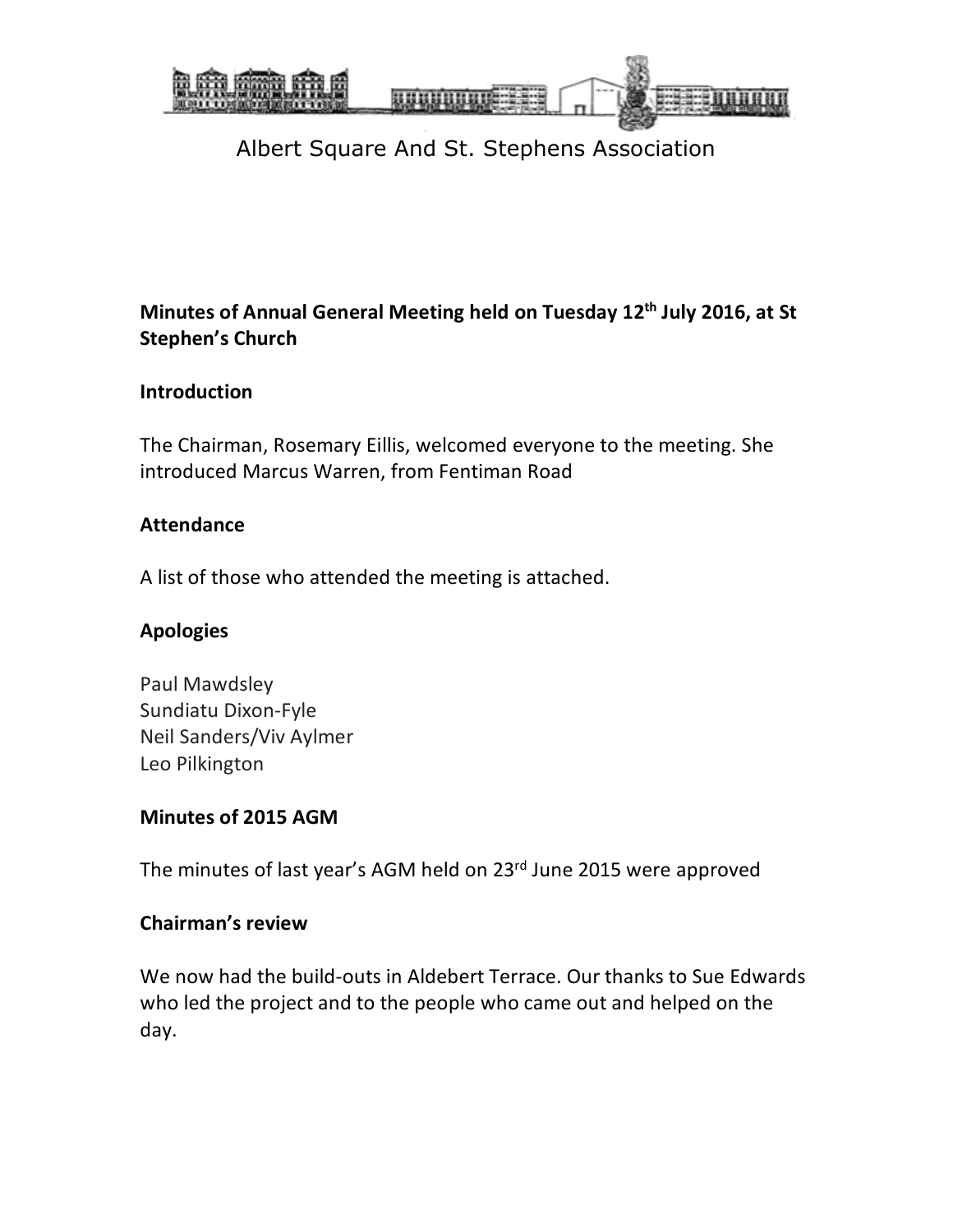

We plans for the build-out at the bottom of Aldebert Terrace. The kick-off of that project was delayed but we are going to put forward another day.

We are looking to work on build-out next to the cycle hire station in Albert Square and talking with a gardening company to manage that.

Copper beech trees have been delivered and our thanks to Viv Aylmer for procuring those and ensuring they were financed and planted.

Communal bins – We have had them moved from the Square to the approach road. They have moved back and forwards a couple of times but seem relatively settled. We were promised funding for some form of fencing around the bins and that is still on the drawing board but we hope to hear from Alex Bigham about those plans.

Cycle hangars – We have now had two hangars installed in St Stephen's Terrace. We hope to see more cycle hangars and we've suggested having those near the bins as this may help deter people from waste tipping there.

On planning issues, Viv Aylmer and Neil Edwards continue to monitor. There are no great issues at the moment. We are looking at working with the conservation officers at Lambeth on some guidelines for the area, in particular with regard to in-fills in Lambeth Square.

We are finding it difficult to maintain regular relations with the police. They no longer have the resources to do this and we are aware we need to build this up. David Tomlinson used to do this job fantastically but has retired. We have had a number of burglaries recently, car tyres slashed and we're aware that the information is difficult to get hold of and share with the police.

We receive good donations from filming and we're particularly pleased that we have agreed new guidelines with Lambeth Film Office thanks to Peter Edwards's hard work to establish those new guidelines. These also establish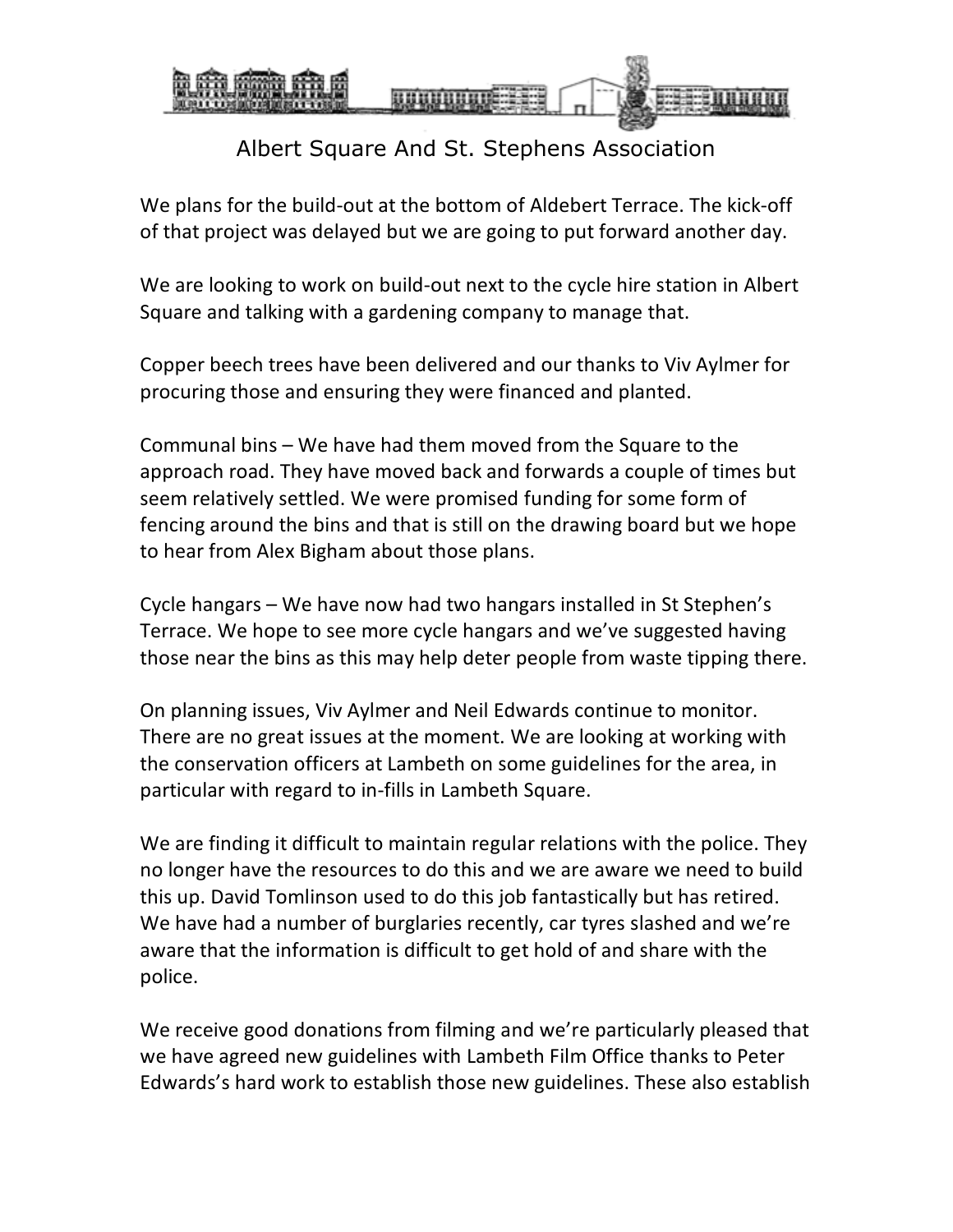

funding processes and guidelines for things like removal of parking spaces. We note that the filming people often push the boundaries. We will make sure the guidelines are on the website.

#### **Events**

We've held another community freshview, which was a great success and many thanks to Bill for providing the Church for drinks and food afterwards.

We note that our street cleaner has been asked to come less often to our streets but that Lambeth is now coming round and using weed-killer rather than regularly cleaning these up.

We also held a Trash or Treasure which worked well as a community event. We are looking for ways to extend that.

We have two future events:

Freshview on 1st October

Picnic in the Square lunchtime on Sunday 18<sup>th</sup> September

### **Traffic**

We have been raising issues about traffic volumes for several years. Various measures have been brought in with various degrees of success.

The humps are still not much loved but we note that the build outs have worked well to slow down traffic. In particular, TARA is very pleased with the build-outs there, which have had a major impact on traffic.

We've agreed with our other residents associations that we should work together to look at the triangle as a whole, namely the SOV Triangle, and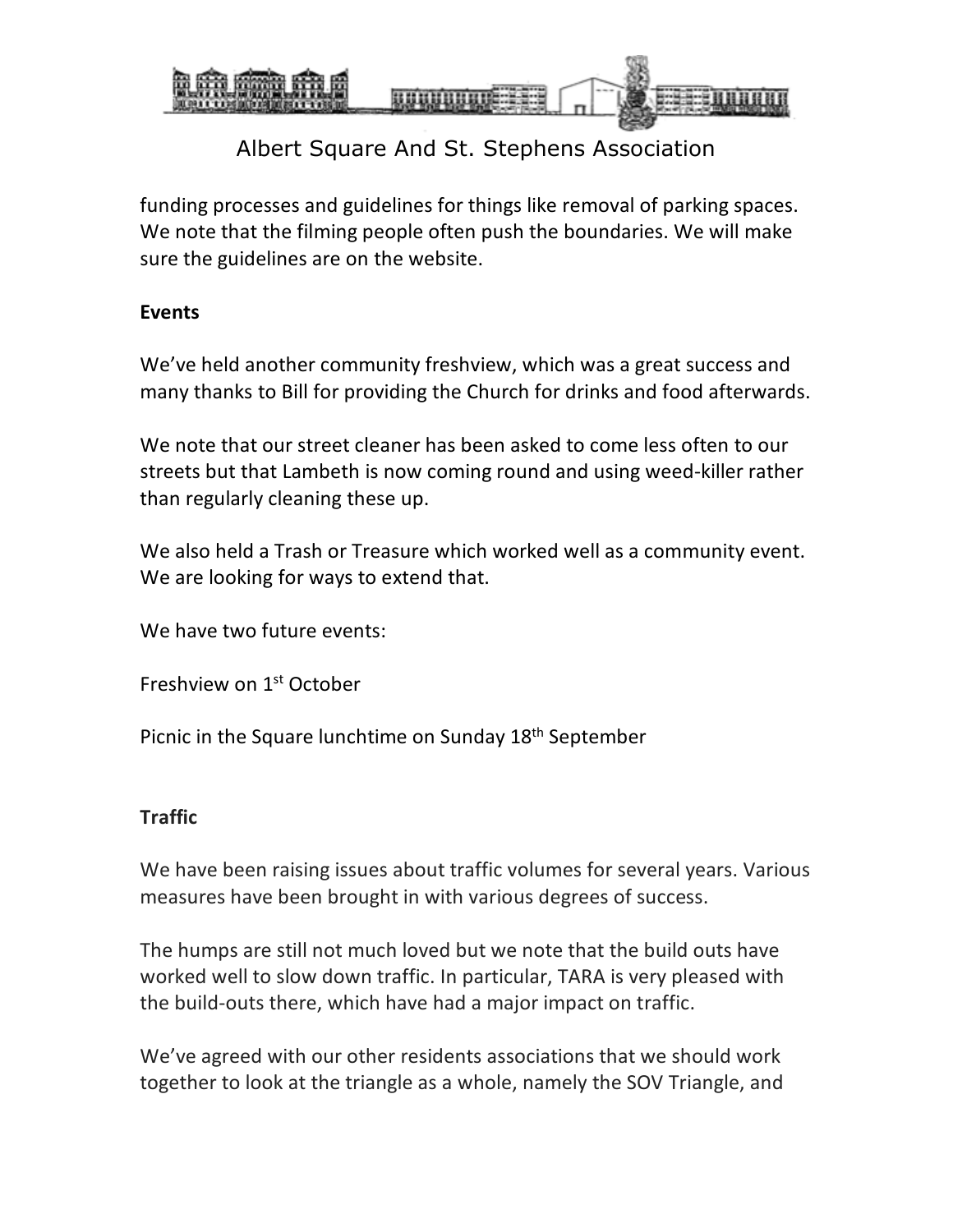

try and find a solution to reduce the amount of through traffic in our streets. We joined Fentiman Road Residents Association to look at working with other residents associations to address the issue.

We have asked Marcus Warren from Fentiman Road to talk about the petition they have started in their street.

Marcus told us that he had lived here for 20 years. He said that residents on his street are increasingly fed up and, independent of their residents association, they have started to agitate on behalf of Fentiman Road and surrounding streets. Councillor Jack Hopkins is planning to raise the petition with Lambeth Council tomorrow evening. Marcus asked us to try and get support from our councillors and to back the Fentiman petition. The petition is aimed only at raising awareness about the issue at this stage. Marcus believes that Jack Hopkins intends to take the petition to TfL. He would dearly love ASSA residents to support the Fentiman petition.

Marcus told us that in some Lambeth streets, lorries are prohibited based on a weight limit.

Peter Edwards noted that we had previously had agreement with Lambeth to prohibit HGVs in our streets but that nothing had come of this.

We noted that ASSA had written to the Mayor's office but had been largely brushed off.

We have had debates about this at ASSA before and note that the split is rougly 80/20 in favour of reducing motor traffic.

We noted that Ravensdon Street has managed to install a bollard to stop through traffic entirely.

ASSA is suggesting a complementary petition to the Fentiman petition, and to sign the Fentiman petition as well. Fentiman notes that the pressure of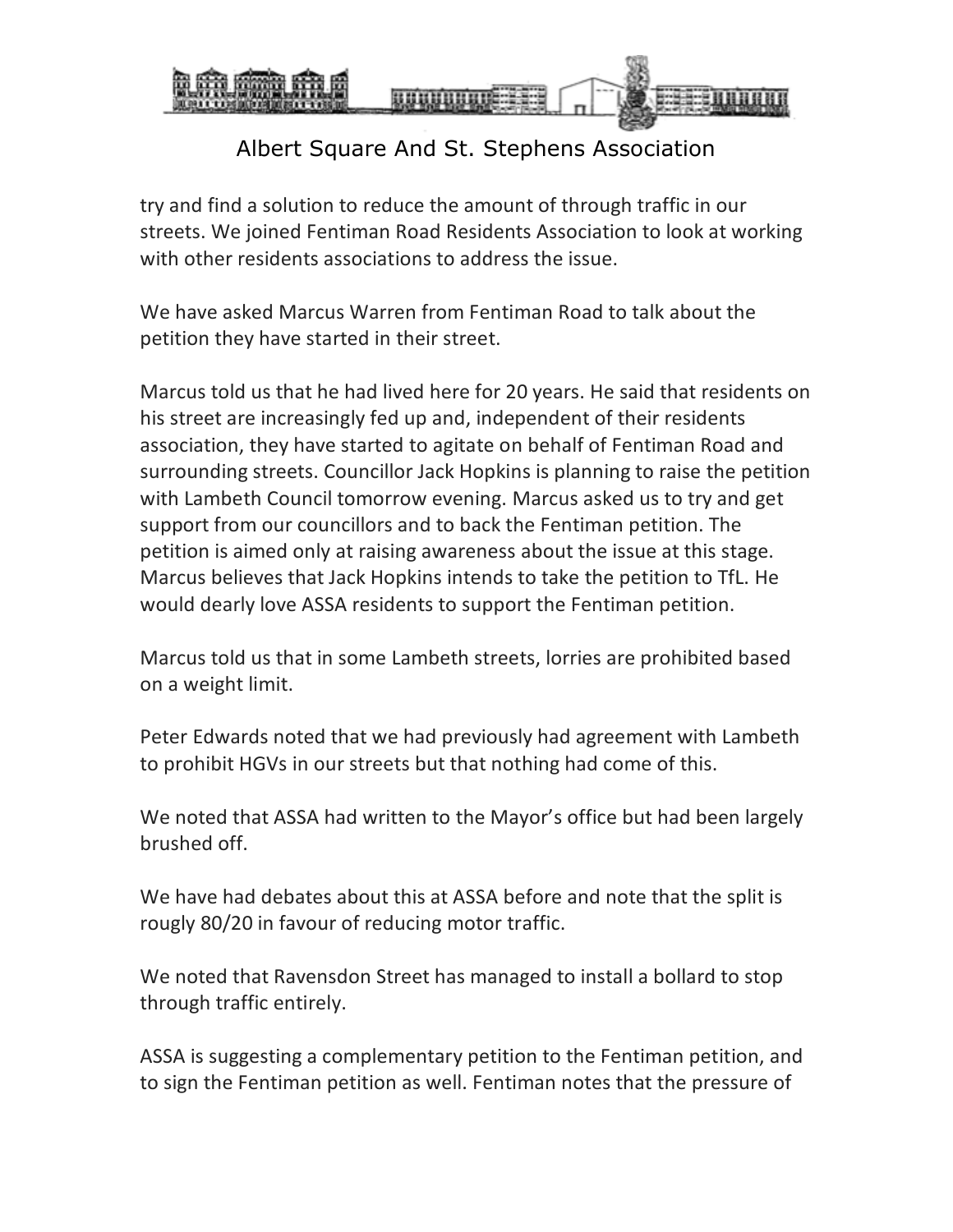

182 signatories and campaigning is extremely useful. We agreed to keep the pressure on after the summer.

Bill Wilson suggested we think about possible solutions, not just objections. We noted that Lambeth at one point offered a gate at the top of Albert Square and also suggested a one-way system. Both TfL and Lambeth need to be part of the solution.

The Chairman welcomed Alex Bigham to the meeting and introduced him to Marcus Warren and the discussion about excessive through traffic in our streets.

Susan Bewley suggested we should consider trialing solutions across the whole of the SOV Triangle. Darshak Shah suggested that it might be easier to get consensus in a smaller area.

Alex Bigham told us that the most effective solution was the one we could design together and talked about the approach with the Neighbourhood Enhancement Programme. He asked what we think had not worked about that scheme. Darshak Shah mentioned that the volume has not reduced and the speeds are still pretty quick. Peter Edwards mentioned that there has been an increase in heavy vehicles coming through. Rosemary mentioned that the no left turn at Oval was also increasing traffic through our streets.

Alex told us that the next full council meeting will take place on 19<sup>th</sup> October. We will aim our petition in time for that.

Alex Bigham updated us on the council's CLIP project, the cooperative local infrastructure partnership, The formal consultation has just closed. We should let Alex know of any initiatives we would like him to support in the local area, particularly capital projects.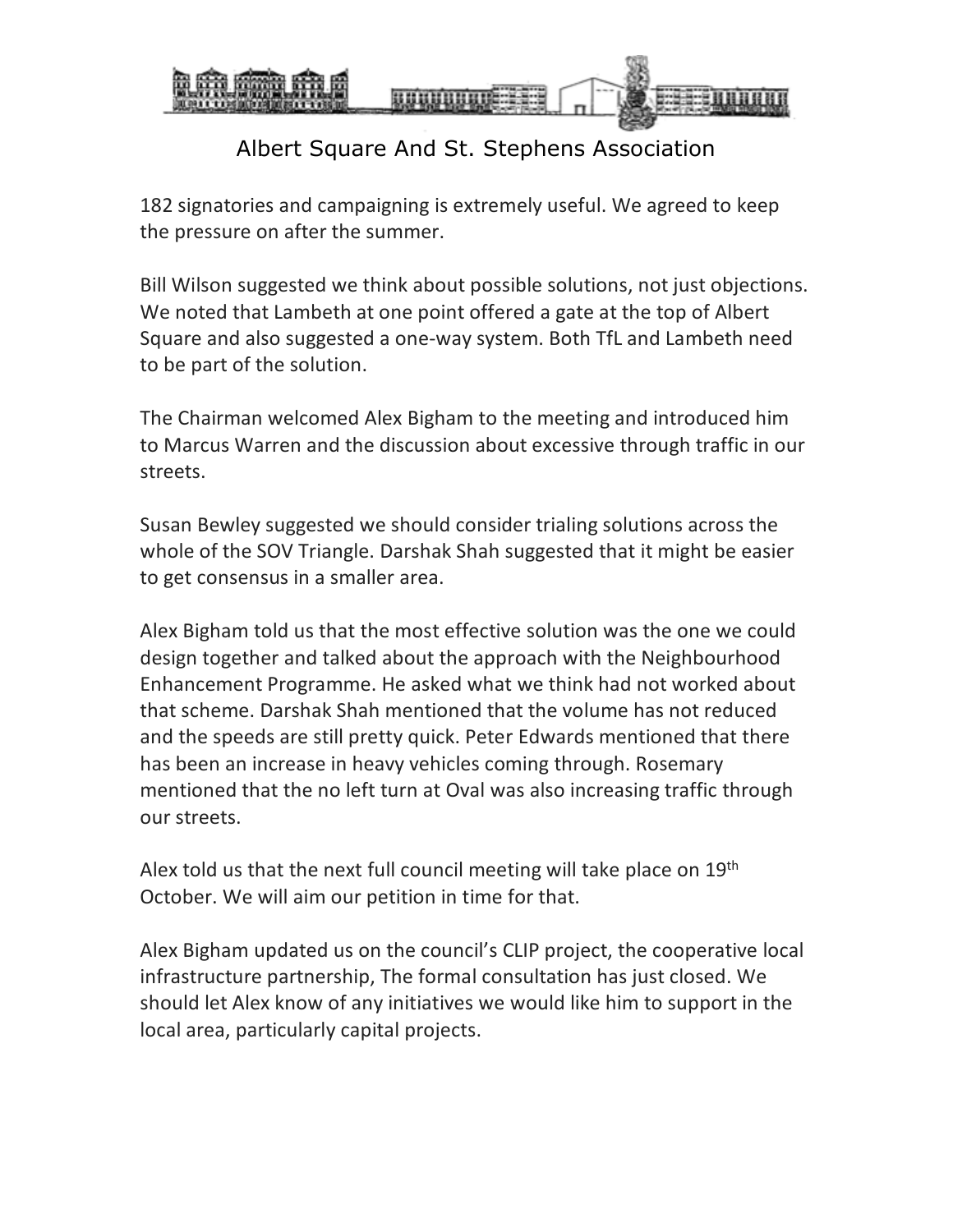

Michael Leapman asked for an update on Vauxhall Bus Station. Alex replied that there have been no recent updates since the consultation report.

Alex reminded us that overwhelming support for consultation does work, for example the Tate Library.

Darshak asked Alex if he had managed to find out how much Lambeth was earning from filming rights.

Alex talked about Street Champions

Treasurer's Report

Sid presented his report to the meeting. In answer to a question, Peter explained that £150 in cheque donations was from people donating to the garden build-outs.

Election of officers and committee members

**Officers** 

Chair: Rosemary Ellis

Treasurer: Sid Stiles

Secretary: Danny Williams

Hon Auditor: Tony Andrews

Committee Members:

a) Re-elected from last year